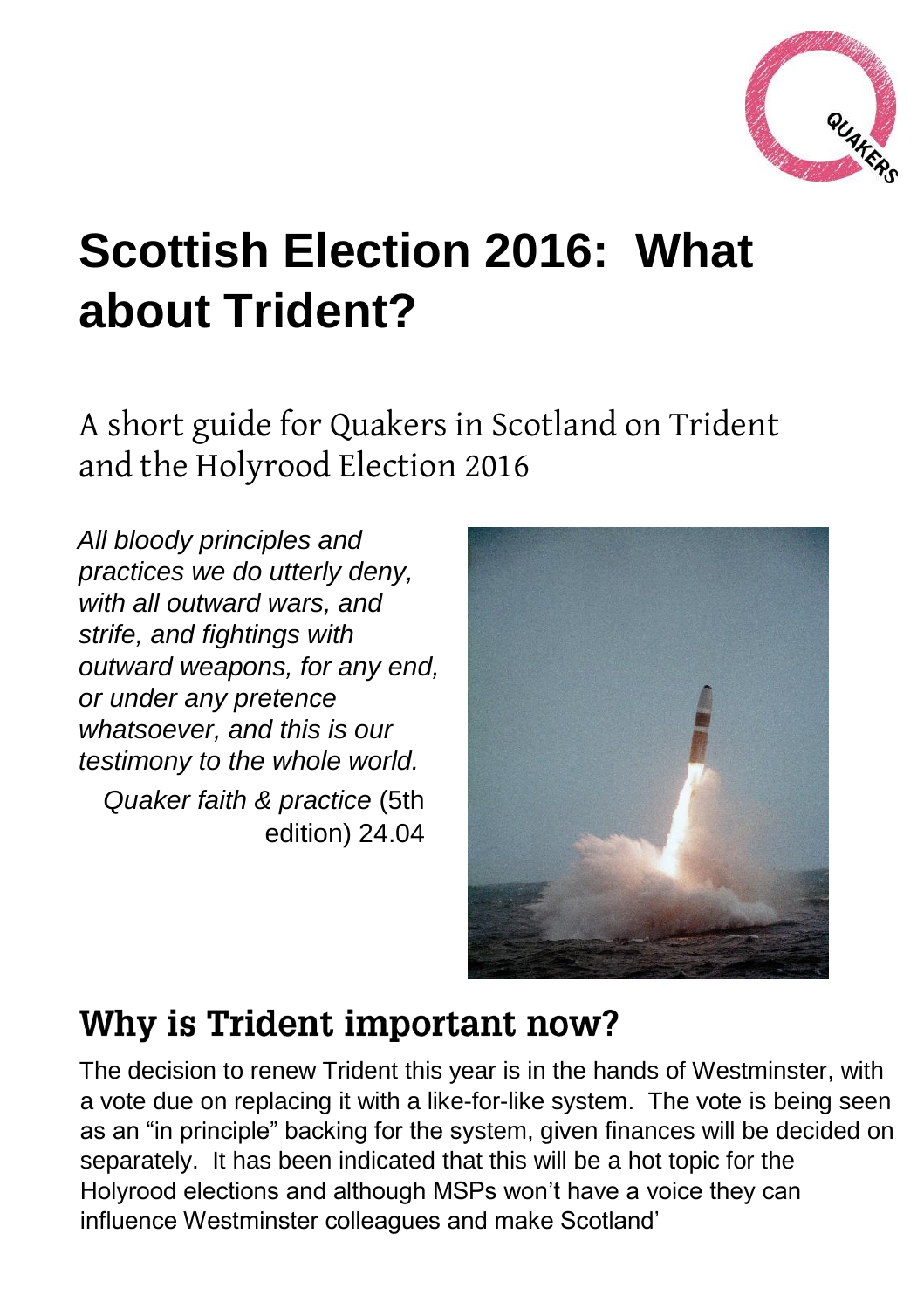### **Position of the parties**

The SNP, Scottish Green's, Scottish Labour, Scottish Liberal Democrats and Scottish Socialist Parties are all in favour of scrapping Trident.

The Scottish Conservatives are in favour of renewal.

It's worth noting that politicians will at times rebel against their parties. You may want to consider engaging candidates in discussion to gauge their individual perspectives.

## What are the main arguments against renewal?

- If renewed, the weapons system will cost £100bn at a time of unprecedented public sector cuts.
- Trident was a system designed for the cold war, which is now over. It is not a system that can be used against contemporary threats.
- The International Court of Justice ruled in 1966 that the threat or use of nuclear weapons would be contrary to the rules of international law.
- There is no way to recall or self-destruct Trident missiles after launch.
- Britain has committed itself to the Nuclear Non-Prolifiration Treaty to move towards disarmament. Renewal would undermine this treaty which is being used to hold other countries to account.
- Countries such as Germany, Spain, Canada and Australia do not have nuclear weapons, and are still able to be influential on the international stage.
- Decommissioning and cleaning-up Trident would take almost 30 years and would need very similar skills to those of people currently working on the project. Meaning an end to Trident would not necessarily mean an end to employment opportunities for those currently employed through it. After the clean-up we could be world leaders in the decommissioning of nuclear weapons.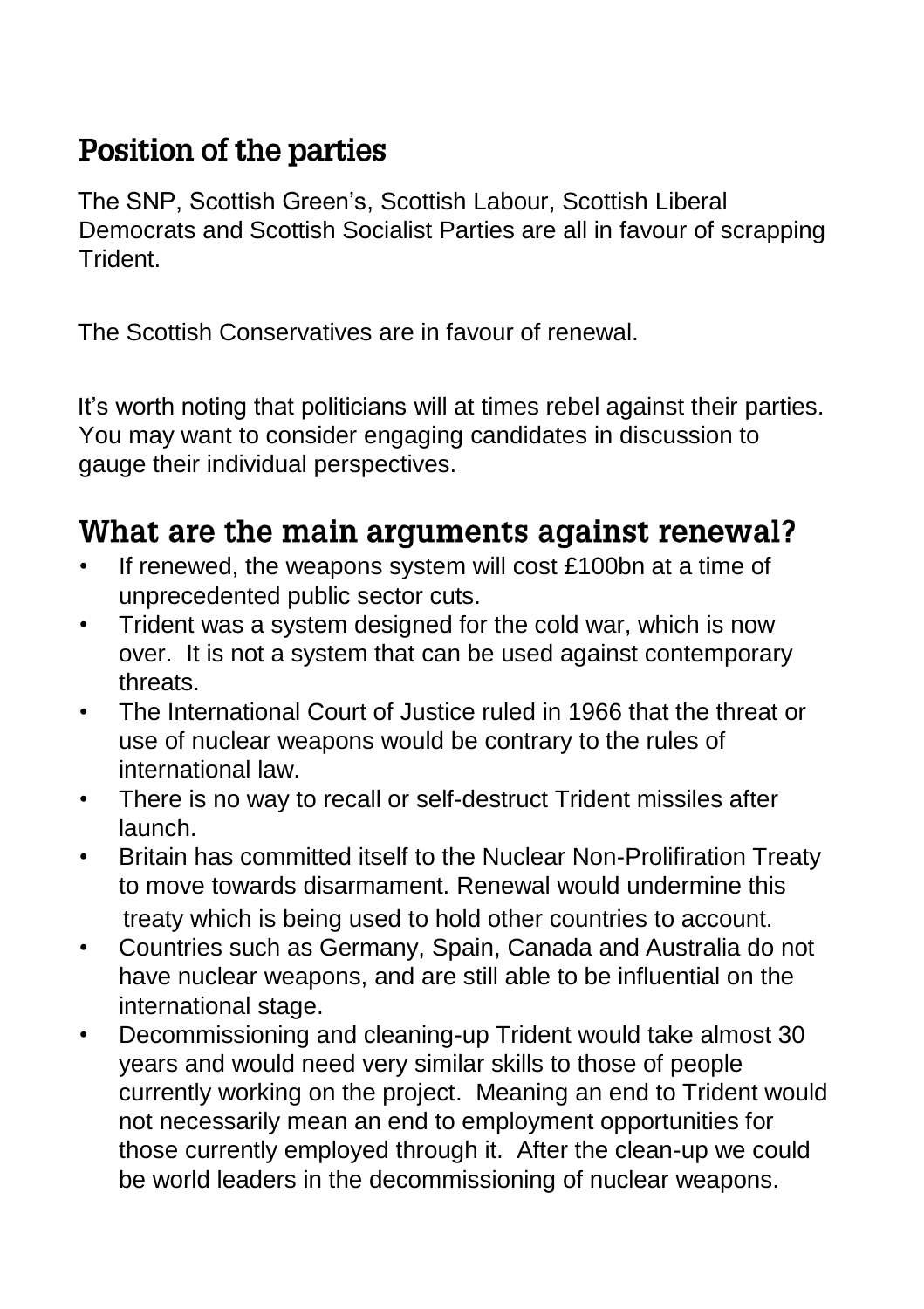# How to contact candidates

- Many candidates will have social media profiles and be active on Facebook and Twitter. These details may be found on their websites and blogs, or by contacting the local party office. Virtual means to communicate with voters can be valuable in rural areas.
- It is likely that there will be local hustings which you can attend and quiz candidates on a range of views.
- Template letters to write to candidates are available at [www.quaker.org.uk/quakervote](http://www.quaker.org.uk/quakervote)

#### Questions you might ask candidates

Do you believe that nuclear weapons can enhance our countries

- $\Box$ international relationships?
- Do you think there could ever be a situation in which retaliation П. with nuclear weapons would be morally justifiable?
- If you could choose between spending £100bn on nuclear П. weapons, or public services, which would you opt for?

## **Further reading**

Britain Yearly Meeting briefing on Trident [www.quaker.org.uk/sites/default/files/Trident-briefing-web.pdf](http://www.quaker.org.uk/sites/default/files/Trident-briefing-web.pdf)

A series of briefings on Trident, from the CND [www.cnduk.org/information/briefings/trident-briefings](http://www.cnduk.org/information/briefings/trident-briefings)